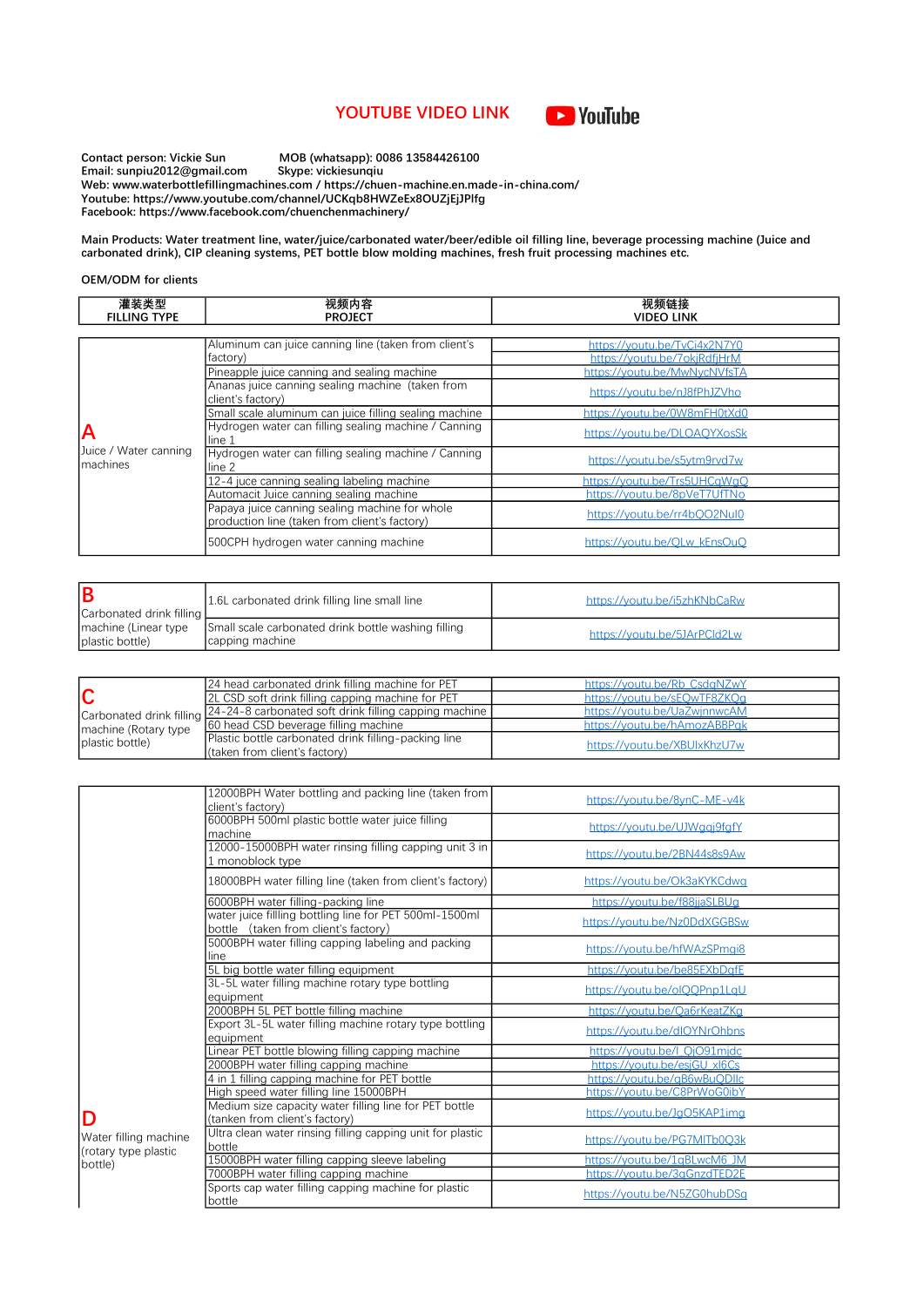| 32 head mineral water filling bottling line (taken from<br>client's factory)                             | https://voutu.be/WdvivOhGK64 |
|----------------------------------------------------------------------------------------------------------|------------------------------|
| 12000BPH water washing filling capping labeling<br>machine                                               | https://youtu.be/Mb_ecWjymJ4 |
| 12000BPH water filling production line                                                                   | https://voutu.be/ACiuiidZh2Y |
| 10000BPH juice water filling bottling machine                                                            |                              |
| monoblock filling line                                                                                   | https://voutu.be/OFeOMsnaiWI |
| 8-8-3 water filling capping labeling machine (taken<br>from client's factory)                            | https://voutu.be/LVTtS6KXUiA |
| 2500BPH water filling and double labeling plant for<br>square bottle (taken from client's factory)       | https://youtu.be/ov0n1tpg7X8 |
| 32 head 15000BPH water production line in Malaysia<br>(taken from client's factory)                      | https://voutu.be/ihOOVa9FrEO |
| 32-32-10 water rinsing filling capping machine for<br>production line (taken from client's factory)      | https://voutu.be/RzZ7MJpObDa |
| Complete production line for mineral water filling<br>capping packing line (taken from client's factory) | https://voutu.be/WW3luiT3OeY |
| 24000BPH water filling labeling packing line with<br>complete solutions (taken from client's factory)    | https://youtu.be/x1wGhwHz5Wg |
| Big capacity water filling capping labeling packing line<br>(taken from client's factory)                | https://voutu.be/Po5v7UO0Rww |

|                                        | 1L glass water filling machine                            | https://voutu.be/iMbiD7uN051 |
|----------------------------------------|-----------------------------------------------------------|------------------------------|
|                                        | 1L plastic bottle glass water filling machine (taken from | https://voutu.be/8G1oc1k4UNU |
|                                        | client's factory)                                         |                              |
|                                        | Linear type 5L plastic bottle filling capping machine     | https://voutu.be/7p1kLk8PGEE |
| Water filling machine<br>(Linear type) | Chemical liquid filling foil sealing machine              | https://voutu.be/ZApPTn8NUTw |
|                                        | Linear washing filling capping machine for 5L bottle      | https://voutu.be/YLO3IHSukKk |
|                                        | 4 head linear water filling capping machine               | https://youtu.be/Yw0o4N6uvOA |
|                                        | Manual type water filling and capping machine             | https://voutu.be/XkP0rmwb8xY |
|                                        | 2000BPH bottle water washing filling capping line         | https://voutu.be/3wp4Fllanfa |
|                                        | 2000BPH water rinsing filling capping machine             | https://youtu.be/HMMTdNBncFo |
|                                        | 1.6L non-carbonated drink filling line small line         | https://voutu.be/95F6KGDlas  |

|                       | Flavor milk beverage filling capping machine for glass<br>bottle (taken from client's factory) | https://youtu.be/l6FnmWdh1KO |
|-----------------------|------------------------------------------------------------------------------------------------|------------------------------|
|                       | 1L glass bottle juice filling-packing line (taken from<br>client's factory)                    | https://voutu.be/E7u3OGanRCY |
|                       | 330ml Glass bottle bean milk drink filling machine 32<br>head                                  | https://voutu.be/sVcDiG2DLGo |
|                       | 10000BPH Glass bottle filling machine (hot juice filling<br>machine)                           | https://youtu.be/al-r9Wymlzw |
| Juice filling machine | 8 head juice filling machine with twist off cap                                                | https://voutu.be/xmb8fmcvaRs |
| (rotary type glass    | 1L glass bottle mango juice filling capping machine                                            | https://voutu.be/5vbaAaupR1w |
| bottle)               | Glass bottle twist off cap juice hot filling capping<br>machine                                | https://voutu.be/pCpBr0605vk |
|                       | Fresh juice glass bottling capping machine (taken from<br>Client's factory)                    | https://voutu.be/hio 2X6TFZY |
|                       | 1L square glass bottle juice bottling filling equipment<br>(taken from client's factory)       | https://voutu.be/FH9z-OcxnKc |
|                       | Glass bottle juice filling machine with aluminum screw<br>cap                                  | https://voutu.be/Gn5MeL09OWs |

|                       | Tea drink filling machine (taken from client's factory)  | https://youtu.be/lRpCEbpCLow |
|-----------------------|----------------------------------------------------------|------------------------------|
|                       | Juice filling line                                       | https://voutu.be/Y1VlffvBvn8 |
|                       | 18 head plastic bottle juice washing filling capping     | https://youtu.be/9B6KEx39t60 |
|                       | machine                                                  |                              |
|                       | 18-18-6 water and juice filling labeling packing         | https://voutu.be/NVJle4f8i18 |
|                       | 3 in 1 rice wine plastic bottle washing filling capping  | https://voutu.be/zKv6Awtd9D4 |
|                       | machine                                                  |                              |
|                       | Juice hot filling capping machine for domestic client    | https://youtu.be/rCkoXJvCBI4 |
|                       | (taken from client's factory)                            |                              |
|                       | Pulp juice hot filling capping machine / water filling   | https://voutu.be/8JLN44JnJVk |
| G                     | 330ml-1500ml juice bottle filling machine 3 in 1         | https://youtu.be/mLah31LK3W8 |
|                       | bottling machine 1                                       |                              |
| Juice filling machine | 330ml-1500ml juice bottle filling machine 3 in 1         | https://youtu.be/P7d0VCUC6W0 |
| (rotary type plastic  | bottling machine 2                                       |                              |
| bottle)               | 4 in 1 washing filling capping machine for customiz      | https://voutu.be/UM514u8k8DA |
|                       | juice (taken from client's factory)                      |                              |
|                       | 330ml-1500ml juice bottle filling machine 3 in 1         | https://youtu.be/GCwSbRSy8Z8 |
|                       | bottling machine 3                                       |                              |
|                       | Automatic milk drink filling capping machine             | https://voutu.be/K3rnuJTsnpY |
|                       | Ultra clean juice filling line for plastic bottle (taken | https://youtu.be/ycz0hqjyyDA |
|                       | from client's factory)                                   |                              |
|                       | Tea drink bottling filling machine (taken from client's  | https://youtu.be/cc7BM_SrxiQ |
|                       | factory)                                                 |                              |
|                       | Rice wine filling machine / pulp juice filling machine   | https://youtu.be/N4P4rtBttAY |
|                       | (taken from client's factory)                            |                              |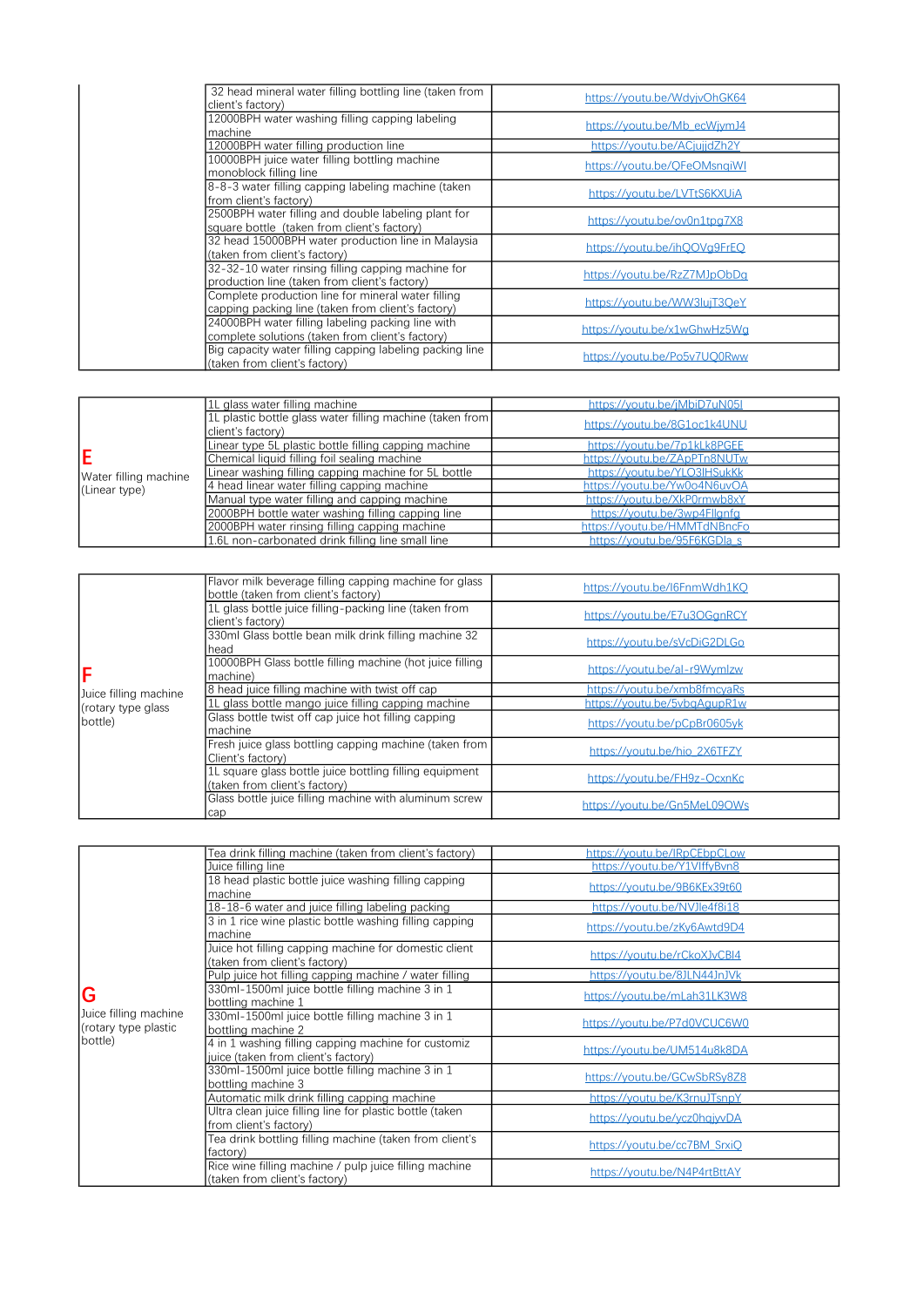|                         | Soysauce filling machine plastic bottle and screw cap                                | https://voutu.be/mrlvMXVAgal |
|-------------------------|--------------------------------------------------------------------------------------|------------------------------|
|                         | Rice wine filling line for glass bottle (taken from client's                         | https://voutu.be/Xa0PU8PfcSU |
|                         | Vacuum filling type liquid filling sealing machine                                   | https://youtu.be/5UsJZwcd0Cc |
|                         | Aluminum bottle rice wine filling sealing machine 1                                  | https://voutu.be/nfF7K0a38vw |
|                         | Aluminum bottle rice wine filling sealing machine 2                                  | https://voutu.be/nTbOl9OUslw |
| н                       | Glass bottle fruit juice filling machine with twist off cap                          | https://youtu.be/a-FzLYpiWNA |
|                         | Pull cap glass bottle fresh juice filling equipment                                  | https://voutu.be/vZABpslm_ia |
| Vacuum filling machine  | 10000BPH glass bottle herbal tea drink filling plant                                 | https://voutu.be/pSrbsZaYmnA |
| / Juice filling machine | Glass bottled juice washing filling capping machine<br>(taken from client's factory) | https://voutu.be/dL1NCuVW-co |
|                         | 13000BPH glass bottle milk drink filling line (taken<br>from client's factory)       | https://voutu.be/xomlxzeSpso |
|                         | Fresh juice bottling equipment for glass bottle and<br>crown cap                     | https://voutu.be/NiwfvC11KYw |

|                          | Metal can filling-sealing machine                       | https://youtu.be/Hv-G2nYE_r8 |
|--------------------------|---------------------------------------------------------|------------------------------|
|                          | Automatic can beer filling and sealing line (taken from | https://youtu.be/yjLtTdkax80 |
|                          | client's factory)                                       |                              |
|                          | 600CPM craft beer canning sealing machine (taken        | https://youtu.be/s3eWwjd2-Mw |
|                          | from client's factory)                                  |                              |
|                          | Beer canning machine (Tin can) (taken from client's     | https://youtu.be/SGNdkSv2NEQ |
|                          | factory)                                                |                              |
|                          | 2000CPH carbonated drink filling sealing machine of     | https://youtu.be/j6fJl0yVgyM |
|                          | production line                                         |                              |
|                          | Small scale beer filling sealing line for slim cans     | https://youtu.be/vaHflq72VTY |
|                          | 18-6 beer can filling sealing machine in domestic       | https://youtu.be/3mYT4uoTMq8 |
|                          | market (taken from client's factory)                    |                              |
|                          | Carbonated drink aluminum can filling sealing machine   | https://youtu.be/hK3vWQk02y0 |
|                          | Tin can beer filling sealing machine                    | https://voutu.be/maZ0_siiEkE |
| lBeer / carbonated drink | Plastic can filling machine for soft drink / carboanted | https://youtu.be/HnV5BLsA1Q  |
| canning machine          | drink                                                   |                              |
|                          | Energy drink filling sealing machine for slim can       | https://voutu.be/gahxZXUXb-c |
|                          | 18-4 model filling sealing machine for soft drink       | https://voutu.be/iOvUaluPZFM |
|                          | 2 in 1 energy drink canning sealing machine counter     | https://youtu.be/PdUfo9oGf0Y |
|                          | pressure filling method (taken from client's factory)   |                              |
|                          | Carbonated drink filling packing line #1(taken from     | https://youtu.be/mrs034xhl7l |
|                          | client's factory)                                       |                              |
|                          | Carbonated drink filling packing line #2 (taken from    | https://youtu.be/ggNnRLfsg6E |
|                          | client's factory)                                       |                              |
|                          | Carbonated drink filling packing line #3(taken from     | https://youtu.be/sqR_Y1w2K9k |
|                          | client's factory)                                       |                              |
|                          | Small scale aluminum can carbonated drink filling       | https://youtu.be/V_H0tWO25Ns |
|                          | sealing machine                                         |                              |
|                          | Alimunum can carbonated drink / Beer filling-packing    | https://voutu.be/3a9WODxCGYU |
|                          | line (taken from client's factory)                      |                              |

|                                            | 18 head glass bottle filling machine                                                                   | https://youtu.be/xD3_Qr-mE5E |
|--------------------------------------------|--------------------------------------------------------------------------------------------------------|------------------------------|
|                                            | Brew bottle filling capping and labeling machine                                                       | https://youtu.be/-yfl1GDp wo |
|                                            | Isobaric beer / soft drink / CSD beverage washing<br>filling capping machine                           | https://youtu.be/xh XIAzhB9A |
|                                            | Spain beer filling packing line for 370ml and 750ml<br>glass bottle (taken from client's factory)      | https://youtu.be/XTHhzcF3zSs |
|                                            | BCGF12-12-5 glass bottle beer filling machine                                                          | https://youtu.be/ChtT81eHoA8 |
|                                            | Glass bottle crown cap craft beer filling machine 3 in 1<br>(taken from client's factory)              | https://youtu.be/h_ECnYE45ts |
|                                            | 24 head soft drink filling capping machine for glass<br>bottle                                         | https://youtu.be/n5Cm0gQXTz8 |
|                                            | Pull cap craft beer washing filling capping machine<br>(taken from client's factory)                   | https://youtu.be/3WmynjcNCyc |
| Carbonated drink &<br>Beer filling machine | Brew beer filling machine monoblock 3 in 1 bottling<br>equipment                                       | https://youtu.be/rDI-1PhRNuA |
| (glass bottle)                             | Anti-foaming beer filling machine for 330ml glass                                                      | https://youtu.be/ Y2OnH58mD8 |
|                                            | Linear type 750ml glass bottle beer filling capping<br>machine                                         | https://youtu.be/eTVpUC3ujbw |
|                                            | CSD soft drink filling capping machine for glass bottle<br>and crown cap (taken from client's factory) | https://voutu.be/FUGWCsu_OW0 |
|                                            | Glass bottle beer bottling equipment (taken from<br>Client's factory)                                  | https://voutu.be/ZFOuBivB7vo |
|                                            | Soft energy drink glass bottle filling sealing machine<br>(taken from Client's factory)                | https://youtu.be/y2xEi7LOTIO |
|                                            | Carbonated energy drink filling capping packing<br>machine                                             | https://youtu.be/pCNT5R3x_MQ |
|                                            | 12 head aluminum screw cap soda water filling line<br>(taken from client's factory)                    | https://youtu.be/7u7nWajCtdk |

| lk<br>Beer filling machine | Automatic aluminum bottle beer filling sealing<br>Imachine (taken from client's factory) | https://voutu.be/kbuFmaVv5U4 |
|----------------------------|------------------------------------------------------------------------------------------|------------------------------|
|                            |                                                                                          |                              |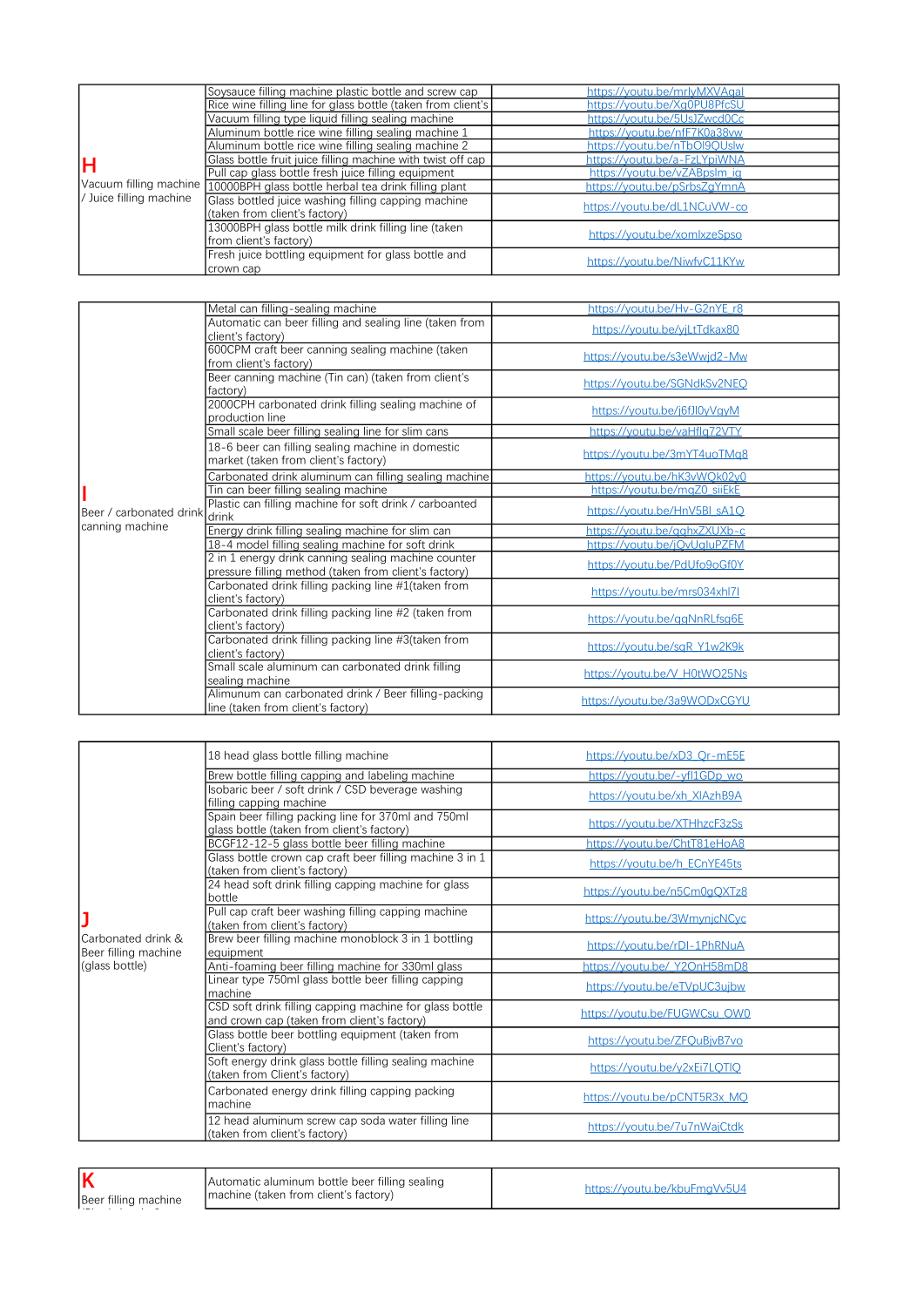| l(Plastic<br>` hottle &<br>bottle)<br><b>aluminum</b> | IL plastic bottle beer bottling filling machine (taken<br>Ifrom client's factory) | httne <sup>.</sup><br>1011<br>, מרי<br>'mke |
|-------------------------------------------------------|-----------------------------------------------------------------------------------|---------------------------------------------|
|                                                       |                                                                                   |                                             |

|                      | Cork sealing and foil sealing machine                  | https://voutu.be/iWoJ 4 faVI |
|----------------------|--------------------------------------------------------|------------------------------|
| Wine filling machine | Grape wine bottling cork sealing and foil sealing line | https://voutu.be/m2Eigzgyze4 |
|                      | Alcohol vodka glass jar filling machine                | https://youtu.be/GSRNI174TOk |
|                      | Alcohol vodka glass jar filling machine 2              | https://voutu.be/lxVWi8RnKVk |
|                      | Linear 8 head rice wine filling machine                | https://voutu.be/rvKslcnJYpU |
|                      | Alcohol filling-packing line small line                | https://voutu.be/Yf51ifV-wx8 |

|                    | 450BPH 5 Gallon water filling line                                                | https://voutu.be/2bx7B8aOuzs |
|--------------------|-----------------------------------------------------------------------------------|------------------------------|
|                    | 450BPH 18.9L Water bottling production line (taken<br>from client's factory)      | https://voutu.be/W1BE93eODYO |
|                    | 20L barrel water filling bottling machine 450BPH (taken<br>from client's factory) | https://youtu.be/M0RsL 10wlU |
|                    | 450BPH 5 Gallon water filling production line (taken<br>from client's factory)    | https://youtu.be/y9_ekeFTIfI |
|                    | 5 gallon water filling bottling production line (taken<br>from client's factory)  | https://youtu.be/0B3IQyZqgaY |
|                    | Automatic 1200BPH 20L water filling packing line                                  | https://voutu.be/aYhYMOB1poM |
| M                  | 900BPH 5 gallon barrel water filling line                                         | https://youtu.be/ntyGXs3AHXc |
|                    | 300BPH 5 gallon water filling line                                                | https://voutu.be/-6tOUSOi0bU |
| 15 Gallon machines | Manual bottle loading 200BPH 5 gallon washing filling<br>capping machine          | https://voutu.be/DHAl0hhvwrO |
|                    | 18.9L water bottling filling line                                                 | https://voutu.be/kMiLCz15IGM |
|                    | 5 Gallon barrel water filling production line                                     | https://voutu.be/O1zENb_RkWa |
|                    | 600BPH 5 gallon water filling production line                                     | https://voutu.be/nSTaYYY8rvY |
|                    | 5 gallon bottle water production line (taken from<br>client's factory)            | https://youtu.be/ZAjis9y0 2s |
|                    | 5 gallon barrel rinsing machine automatic type (taken<br>from client's factory)   | https://voutu.be/a00VLwEpiug |
|                    | Semi-automatic PET 5 gallon de-capping and washing<br>machine                     | https://voutu.be/TixZ0UUmMRs |

|                                 | Automatic rotary glass bottle tomato sauce filling<br>machine                                      | https://youtu.be/aRZX07lyC7k |
|---------------------------------|----------------------------------------------------------------------------------------------------|------------------------------|
|                                 | Barrel edible oil filling capping machine (taken from<br>client's factory)                         | https://youtu.be/SulyyWGANcY |
|                                 | Two piece tin can oil filling sealing machine (taken<br>from Client's factory)                     | https://youtu.be/VMpodMeGHdE |
|                                 | Hot pot edible oil canning sealing machine 2 in 1                                                  | https://youtu.be/cOKJlt8OazE |
|                                 | Automatic 2 in 1 tomato sauce filling sealing machine<br>for tin can (taken from client's factory) | https://youtu.be/UjhW7pJjyr4 |
|                                 | Tin can ketchup / Chilli paste filling / canning<br>equipment (taken from client's factory)        | https://youtu.be/gazIWEXtxKg |
| N                               | Chilli paste canning equipment / sauce filling sealing<br>machine (taken from client's factory)    | https://youtu.be/GbjsmXbV7HE |
| Piston type filling<br>Imachine | Rotary automatic sauce filling sealing machine (taken<br>from client's factory)                    | https://youtu.be/CA6tBPO0ITU |
|                                 | Chilli sauce filling packing equipment (taken from<br>client's factory)                            | https://voutu.be/mPOsiCudOOA |
|                                 | Hair gel filling machine with piston type filling method                                           | https://voutu.be/nVPiL1L5aE4 |
|                                 | ready to eat bird nest filling machine for glass jar                                               | https://voutu.be/zFai5NuwR-Y |
|                                 | Glass jar honey filling machine                                                                    | https://youtu.be/rihUzzN4Wy8 |
|                                 | Tremella and red dates (pulp juice) filling capping<br>machine                                     | https://youtu.be/W1GahDjkbt0 |
|                                 | Chilli sauce filling capping machine for glass bottle<br>(taken from client's factory)             | https://youtu.be/PniqFAXQgSk |
|                                 | Soy sauce filling machine with hot temperature                                                     | https://voutu.be/RoW8ONrOEe4 |
|                                 | Semi-automatic multi functional piston type filling<br>machine                                     | https://youtu.be/y0uG33ez3PE |
|                                 | Table type semi-automatic water / sauce filling                                                    | https://voutu.be/Z4A-CZJiDDA |

|                                   | Automatic measuring cup filling sealing machine for tin<br>Ican            | https://voutu.be/bN6f3Y2PY4w |
|-----------------------------------|----------------------------------------------------------------------------|------------------------------|
| Measuring cup filling<br>Imachine | Edible oil canning machine / measuring cup filling and<br>Isealing machine | https://voutu.be/ZWrGY2avmk4 |

| Oil filling machine | 2 in 1 tin can filling and sealing machine (taken from<br>client's factory)         | https://voutu.be/7OktYAP5WLo |
|---------------------|-------------------------------------------------------------------------------------|------------------------------|
|                     | Monobolock hot pot oil filling and sealing machine<br>(taken from client's factory) | https://youtu.be/-sjBL8_MkGQ |
|                     | Piston type olive oil filling sealing machine                                       | https://voutu.be/lAiTt5p2nPU |
|                     | Small scall linear tin can oil filling sealing machine                              | https://voutu.be/F39s0JB3oek |
|                     | Linear type edible oil filling machine for metal can                                | https://youtu.be/EfK9i6GZExU |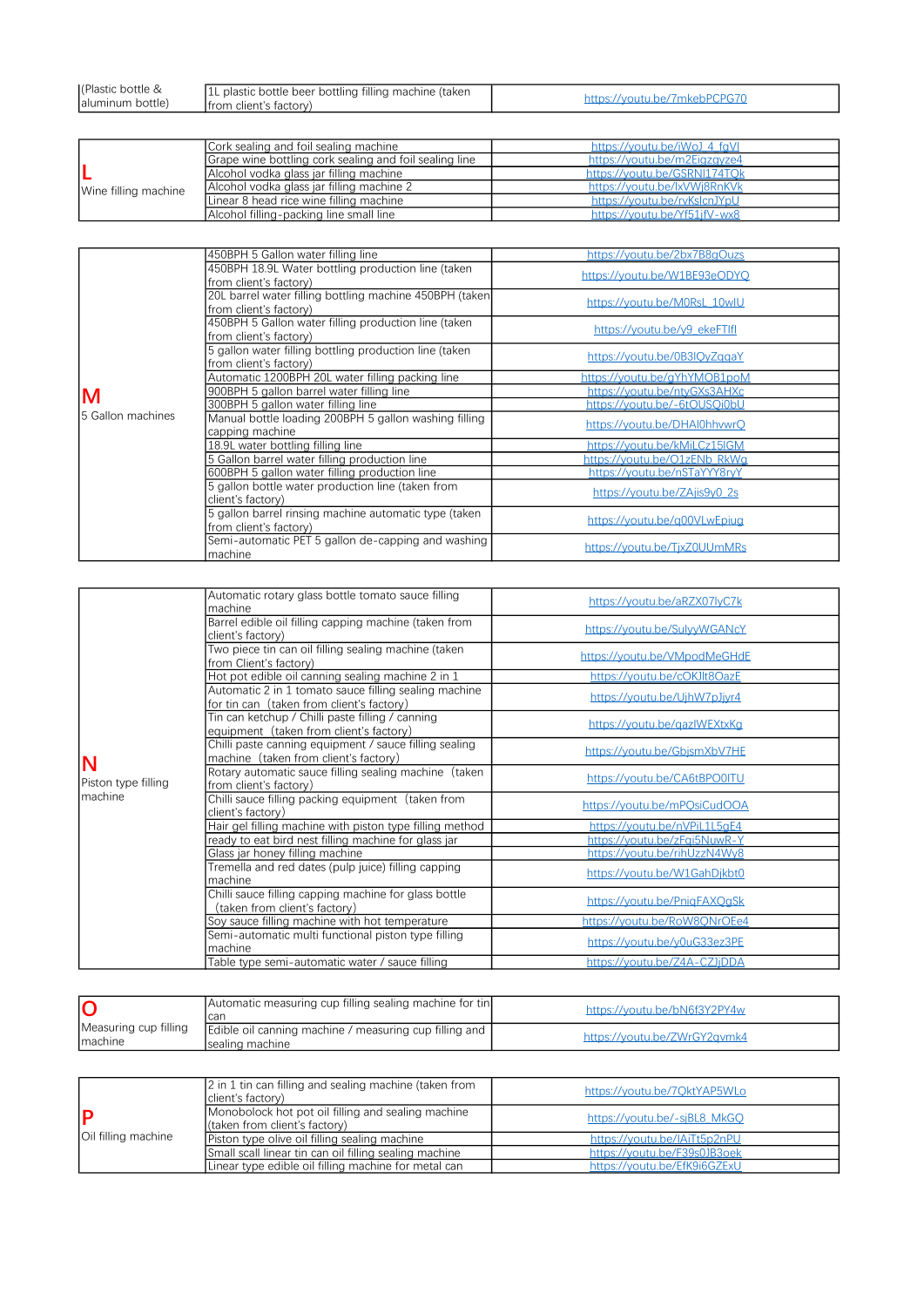| <b>ITetra Pack</b> | Tetra brick milk filling sealing machine                         | https://voutu.be/YefV55 z SY |
|--------------------|------------------------------------------------------------------|------------------------------|
|                    | Automatic tetra pak milk filling sealing machine                 | https://voutu.be/h074O0ViFLc |
|                    | <b>Fully automatic milk aseptic filling machine in Tetra pak</b> | https://voutu.be/wwpi4TUoeY4 |

|                                    | Glass jar washing machine                              | https://voutu.be/b4hJrkMtG3O |
|------------------------------------|--------------------------------------------------------|------------------------------|
|                                    | 10000BPH Glass bottle washing machine (three step      | https://voutu.be/Ntuut 886ek |
|                                    | washing)                                               | https://voutu.be/vizvUsx61hE |
|                                    | Glass bottle washing machine three step rinsing (taken | https://youtu.be/zUSWvaspulk |
|                                    | from client's factory)                                 |                              |
| R                                  | Milk bottle air rinsing machine 12 head                | https://voutu.be/aDsk_0DnaiA |
| Bottle washing<br><b>Imachines</b> | 12 head and 16 head bottle (air) rinsing machine       | https://voutu.be/agRPeGoHPeO |
|                                    | 16 head plastic round bottle air rinsing equipment     | https://youtu.be/KihNTR-L TI |
|                                    | 16 head glass bottle air rinsing equipment             | https://voutu.be/-M52lq7 akE |
|                                    | HDPE milk bottle air blower washing machine            | https://voutu.be/xfsu2XcZO4k |
|                                    | Robert arm glass bottle washing machine                | https://youtu.be/xrJBjKO1KO0 |
|                                    | 12 head rotary type glass jar washing machine          | https://voutu.be/cKJKxakFrsA |
|                                    | Rotary type glass jar washing machine                  | https://voutu.be/0apEOHp4BV4 |
|                                    | Semi-automatic bottle washing and brushing machine     | https://voutu.be/hA1oARsa3CY |

|                                    | Glass bottle capping machine                                                       | https://voutu.be/TaY7CP2lbAw |
|------------------------------------|------------------------------------------------------------------------------------|------------------------------|
|                                    | 8 head glass bottle cap sealing machine                                            | https://youtu.be/3nlR_xd4rXU |
|                                    | 8 head glass bottle cap sealing capping machine                                    | https://youtu.be/xtVKc51cJOs |
|                                    | Vacuum type glass jar sealing machine for sauce bottle                             | https://youtu.be/DRdyEuo45-E |
|                                    | Plastic bottle capping machine (Automatic lift up and                              | https://youtu.be/bWSUU75mCz8 |
|                                    | down)                                                                              | https://voutu.be/H6afVZEp6ZA |
| S                                  | Plastic bottle Milk bottle screw capping machine (taken)<br>from client's factory) | https://voutu.be/aoiJTh39E6s |
| Bottle capping machine device      | 8 head plastic bottle capping machine with auto lifting                            | https://youtu.be/Ob 5Dm8NUjw |
| (glass bottle & plastic<br>bottle) | 4 head Sauce bottle capping machine / plastic bottle<br>capping machine            | https://voutu.be/izJCnXE5Pw0 |
|                                    | 12 head glass bottle beer crown capping machine                                    | https://youtu.be/JI59 7tlrsA |
|                                    | Edible oil plastic bottle cap sealing machine                                      | https://voutu.be/Eie_b0sDI6o |
|                                    | Single head glass jar capping machine                                              | https://voutu.be/IrfFGkGnkdk |
|                                    | Wine bottle soft cork sealing machine                                              | https://youtu.be/JX0qWPymcK8 |
|                                    | Manual type bottle capping machine                                                 | https://voutu.be/WFr3pulc1ZY |
|                                    | Small bottle capping machine and aluminum foil<br>sealing machine                  | https://voutu.be/09vKvlxA_FA |
|                                    | 6 head beer bottle crown cap sealing machine                                       | https://voutu.be/vOhlJbHTS0I |

| Metal can Sealing<br><b>I</b> machine | 4 head can sealing machine                                                 | https://youtu.be/jg4sNsVKlNg |
|---------------------------------------|----------------------------------------------------------------------------|------------------------------|
|                                       | Slim can sealing machine rotary aluminum can<br>Iseaming machine           | https://youtu.be/ 12CmvA WdE |
|                                       | 330ml Aluminum can sealing machine single machine                          | https://voutu.be/iKKutOXHLKY |
|                                       | Semi-automatic PET / Aluminum can seaming machine                          | https://youtu.be/3f24wPOIJzY |
|                                       | Single head plastic can / Tin can sealing machine / Can<br>seaming machine | https://voutu.be/XO4s1cO0W50 |

|                                                                     | How to adjust the bottle mould?                                                 | https://voutu.be/BIVkicV0TX8 |
|---------------------------------------------------------------------|---------------------------------------------------------------------------------|------------------------------|
|                                                                     | How to install the bottle mould?                                                | https://youtu.be/Qi9F6zYIBYE |
|                                                                     | How to center?                                                                  | https://voutu.be/wJt3TJfa5DM |
|                                                                     | Hot juice bottle bottle blow molding machine                                    | https://voutu.be/OB Wtx ul1k |
| U                                                                   | 3L PET bottle blowing machine with two cavity mould                             | https://voutu.be/vLEuPY9vPC4 |
|                                                                     | PET 5L bottle blow molding system                                               | https://voutu.be/PC0fx7XdwB8 |
| <b>IPET Bottle Blow</b><br>Molding Machine<br>(Semi-automatic type) | 5L PET bottle blow molding machine                                              | https://youtu.be/l1pOkaoXoi8 |
|                                                                     | 100BPH 5 gallon 20L bottle blow molding machine                                 | https://voutu.be/vM5cP6X05ak |
|                                                                     | 330ml-1500ml PET square bottle blowing machine<br>(taken from client's factory) | https://voutu.be/obODaCkkrlw |
|                                                                     |                                                                                 |                              |
|                                                                     | 1000BPH Semi-automatic 2 cavity PET bottle making                               | https://youtu.be/z5ZZOrRA-oA |
|                                                                     | machine                                                                         |                              |
|                                                                     | 5 gallon bottle blow molding machine                                            | https://voutu.be/Zvt5NZnpGBE |

|                                                | 3L-5L PET bottle blow molding machine                                     | https://youtu.be/2sH7jEz7uVQ |
|------------------------------------------------|---------------------------------------------------------------------------|------------------------------|
| V<br><b>PET Bottle Blow</b><br>Molding Machine | Automatic 6 cavity PET bottle blowing machine                             | https://youtu.be/FJmlgkg-jF4 |
|                                                | 6000BPH 500ml PET bottle blow molding system                              | https://youtu.be/8BRn6jerciw |
|                                                | 500ml Water bottle 6000BPH Blowing system                                 | https://youtu.be/jNZ3LuJsr_4 |
|                                                | Automatic 4 cavity PET bottle blowing machine                             | https://youtu.be/P41dFkos5ug |
|                                                | 6000BPH water bottle blow molding system (taken<br>from client's factory) | https://youtu.be/jal0iZDFr2w |
| (Automatic type)                               | 100ml-1500ml plastic bottle blow molding system                           | https://voutu.be/oLCKcrpyzs0 |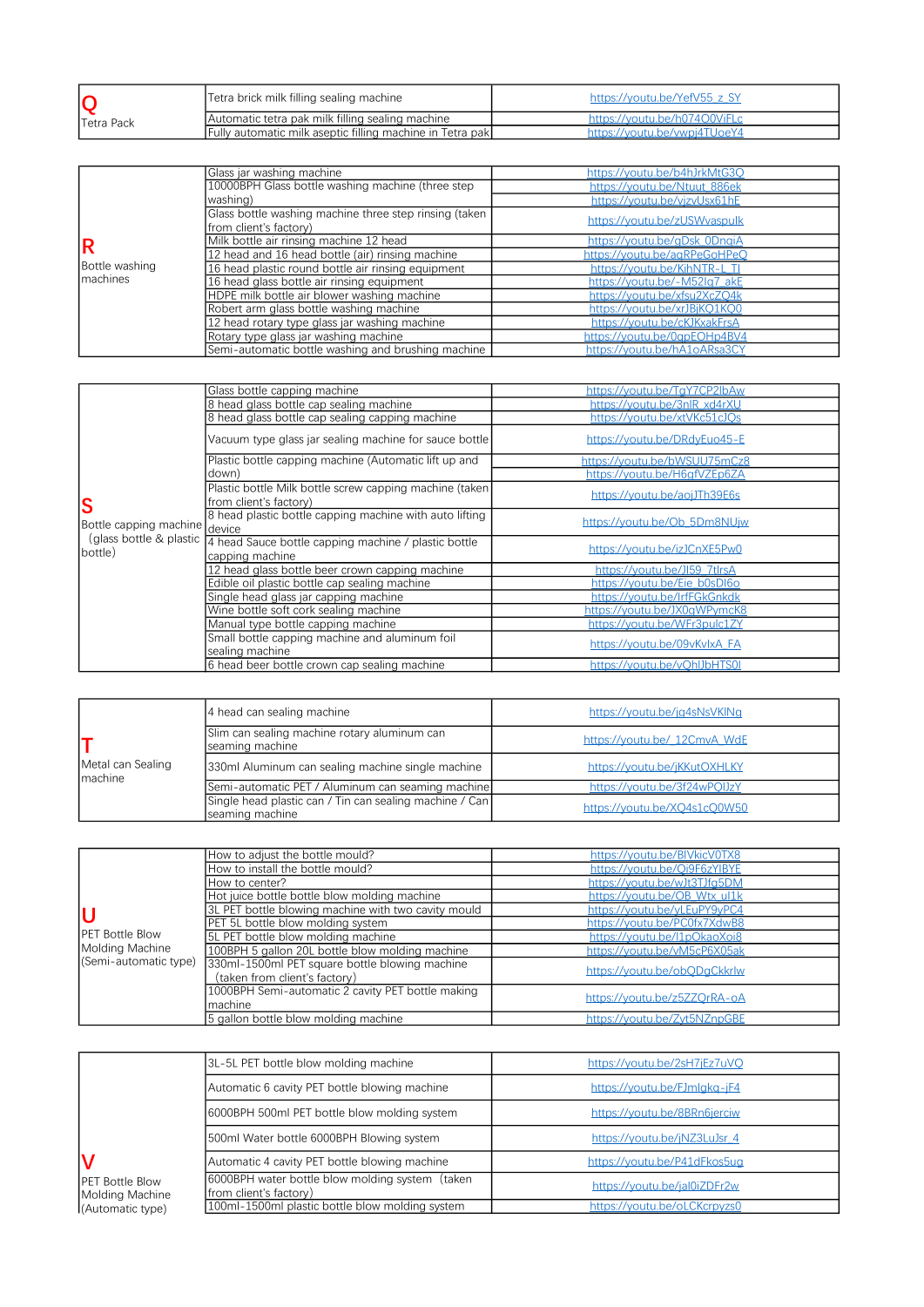| $\mathcal{L}(\mathbf{r}) = \mathcal{L}(\mathbf{r})$ |                                                         |                              |
|-----------------------------------------------------|---------------------------------------------------------|------------------------------|
|                                                     | Chain delivering 6 cavity PET bottle stretching blow    | https://youtu.be/oh4LHF6gQNc |
|                                                     | molding machine                                         |                              |
|                                                     | Automatic 4 cavity PET bottle blow molding system       | https://youtu.be/WHze0OWd0gs |
|                                                     | Automatic 4 cavity square bottle blow molding           | https://voutu.be/8aZ763Gvl8a |
|                                                     | <b>PET</b> bottle 4 cavity stretch blow molding machine | https://voutu.be/74aSUB_aPsl |
|                                                     | 6 Cavity PET preform stretch blow molding system        | https://youtu.be/HYy6qXCHY6o |
|                                                     | PET jar blowing machine                                 | https://voutu.be/BxRS2KerpU4 |

|                      | Automatic 2L PET bottle shrink wrapping machine                                                | https://voutu.be/YahZ0zFYaPO |
|----------------------|------------------------------------------------------------------------------------------------|------------------------------|
|                      | 12 bottles per bag Automatic shrink wrapping machine<br>electric heating tunnel                | https://voutu.be/--5eAB-PC6A |
|                      | Automatic 24 plastic bottles shrink wrapping machine                                           | https://voutu.be/xvlBD2rfzN0 |
| W<br>Shrink wrapping | High speed shrink wrapping machine and carton<br>packing machine (taken from client's factory) | https://voutu.be/Ze2LBAiJUR0 |
| Imachine             | Semi-automatic PE film shrink wrapping machine for<br>big bottle                               | https://voutu.be/PZi41Zz3tEO |
|                      | 15 BPM bottle water packing machine with electric<br>heating tunnel                            | https://voutu.be/WB0nbADpOUI |
|                      | 2L bottle shrink wrapping machine Linear type                                                  | https://voutu.be/iSlZlcpaBal |

|                | Carton packing system (tape sealed)                                              | https://voutu.be/ehf 5OTRvVc |
|----------------|----------------------------------------------------------------------------------|------------------------------|
|                |                                                                                  | https://youtu.be/NwEP0Uf4RrE |
|                | Single use bottle carton packing machine (taken from<br>client's factory)        | https://youtu.be/W4_CLd2ewmU |
| Carton packing | Aluminum can carton packing machine (half tray)<br>(taken from client's factory) | https://youtu.be/_6FcBo2U4Mg |
| Imachine       | Automatic carton forming machine (taken from client's<br>factory)                | https://youtu.be/x01uZvxDv44 |
|                | Food carton packing machine automatic type                                       | https://voutu.be/McmBEnsGiOI |
|                | Semi-automatic hot glue small carton box sealing<br>machine                      | https://voutu.be/XixrHiNrWk0 |

|                 | Automatic carton tetra pak cap stick machine | https://voutu.be/l392X86BEzl |
|-----------------|----------------------------------------------|------------------------------|
| Another packing | Automatic milk bottle straw stick machine    | https://voutu.be/O5KxtMrw31M |
| Imachine        | Automatic Straw packing machine              | https://voutu.be/CF6D PsEuvE |

|                        | Automatic PET bottle unscrambler                  | https://youtu.be/2qY8KAUKGUU |
|------------------------|---------------------------------------------------|------------------------------|
|                        | Plastic bottle sorting machine automatic type     | https://voutu.be/AEdB7DFJZNw |
|                        | Plastic water bottle unscrambler equipment (taken |                              |
|                        | from client's factory)                            | https://voutu.be/9MvwlaXuvTl |
|                        | Small bottle unscrambler machine                  | https://voutu.be/Y5CN0kk6wPk |
|                        | Semi-automatic PET bottle unscrambler             | https://voutu.be/49UYwtawy38 |
| Bottle/Cap unscrambler | - Rotary glass bottle sorting table               | https://voutu.be/XxaAIDRYbuU |
|                        | Crown cap sorting machine                         | https://voutu.be/ghzAAGvi9bM |
|                        | Twist off cap elevator / cap sorting machine      | https://youtu.be/95oYnfgiZh0 |
|                        | Plastic bottle cap sorting machine                | https://voutu.be/IUuvcuak1KO |
|                        | Empty can unscrambler rotary table                | https://voutu.be/c-AKoFDBzA0 |
|                        | Rotary type glass bottle loading feeding machine  | https://voutu.be/xlw2XJNu-28 |

|                          | Adhesive labeling machine (three side labels, Taken<br>from client's factory) | https://voutu.be/xwJ6WEMMwvl |
|--------------------------|-------------------------------------------------------------------------------|------------------------------|
|                          | Glass bottle neck labeling machine / three side stick<br>labeling machine     | https://voutu.be/WplrLa8E2F8 |
|                          | Cup water / Cup jelly stick labeling machine                                  | https://voutu.be/nxHuP96WdaY |
|                          | Glass bottle beer labeling machine double side                                | https://youtu.be/cHIDie71078 |
|                          | Soysauce bottle shrink sleeve labeling machine                                | https://voutu.be/lbov7YOwnvs |
| <b>AA</b>                | 6000BPH plastic water bottle sleeve shrinking labeling<br>machine             | https://voutu.be/VYADiWTnBeU |
| Labeling machine (stick  | 100BPM Sleeve shrinking labeling machine                                      | https://youtu.be/LEa JYYnzC0 |
| label, sleeve label, hot | Automatic sleeve labeling machine for water cup                               | https://youtu.be/Yh1MK8tNfnM |
| glue label, paper label, | 750ml glass bottle beer labeling machine three side                           | https://voutu.be/egi78pzR5X0 |
| glass bottle & plastic   | Glass jar labeling machine adhesive labels                                    | https://youtu.be/YXBCa6BUHGg |
| bottle)                  | Wet glue labeling machine Liear type                                          | https://youtu.be/TKw2GMdzFas |
|                          | Linear OPP hot glue labeling machine for plastic water<br>bottle              | https://youtu.be/0oSkpJ9Fqzs |
|                          | Double side adhesive labeling machine for plastic                             | https://voutu.be/HdAPJDOcs7o |
|                          | PET bottle sleeve shrink labeling machine                                     | https://voutu.be/ifcx_fS12aE |
|                          | linear type adhesive stick labeling machine                                   | https://youtu.be/Esxdyvekn9Y |
|                          | Square bottle labeling machine double side stick<br>labeling equipment        | https://voutu.be/bz5tONRDsVE |
|                          | How to change the labels of stick labeling machine?                           | https://voutu.be/TYYeYwJGArl |

| <b>BI</b> | machine<br>Bottle sealind<br>inspection | voutu.be/ZlmMIOisznC            |
|-----------|-----------------------------------------|---------------------------------|
|           | l200L kea<br>⊦machine<br>, inspection   | <b>ifKKhC</b><br>OUTU<br>$\sim$ |
|           |                                         |                                 |